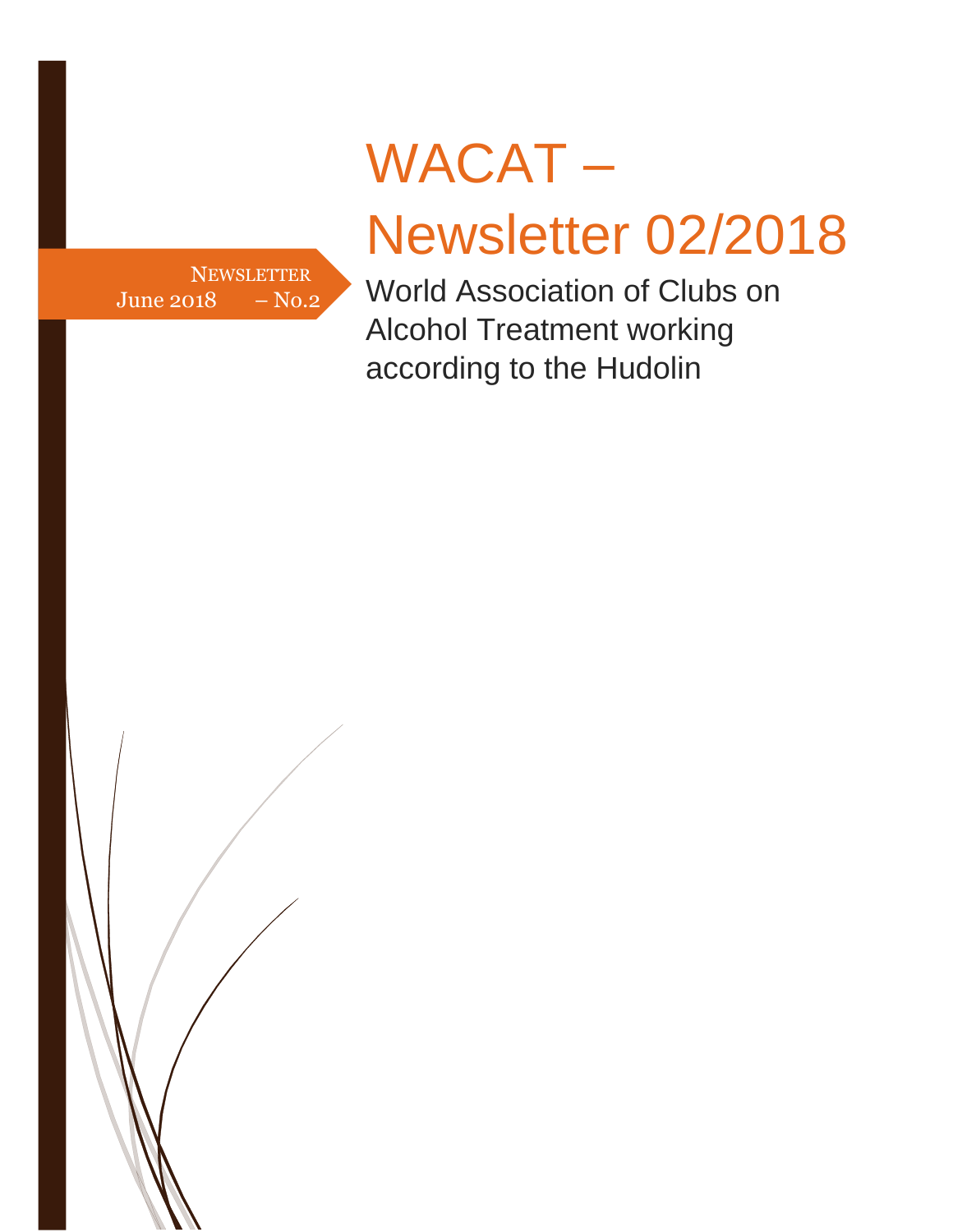#### **WACAT OFFICERS FOR THE PERIOD 2017 TO 2019**

**President**: Helge Kolstad **Norway** 

**Vice President**: Zoran Zoricic Croatia

#### **Board members**:

Irena Chubukova – Russia Lasse Rossen - Denmark Nicoletta Regonati – Italy Aniello Basilice – Italy Pubudu Sumanasekera - Sri Lanka, Francesco Piani - Italy

**Substitute member**:

Soontaree Srikosai - Thailand

#### **Nomination Committee for the next WACAT Congress**

Marco Orsega - Italy Birgit Juul Nielsen - Denmark Anto Orešković - Bosnia-Herzegovina

**International secretaries** Francesca Francalacci and Federica Petrini - Italy

#### **The Common Legacy after Hudolin**

#### **Representatives of club achievements in most of the Post-Yugoslav countries met with the WACAT board in Zagreb in February.**

This is the first time since the disintegration of Yugoslavia and the wars of almost 20 years, that the remains of the once so powerful Hudolin club movement, now in several independent states, meet with the more recent club movement. Five of the Post-Yugoslav countries were represented, and they could report of different numbers of clubs. In Croatia and Serbia there are hundreds, in some other countries only a few. Some of them have survived since before the disintegration. Many others are new. Together they maintain a methodology of regular club work and continued education, of self-help under proper supervision for the whole family, and of healthy development.

The club movements in these countries attribute their working methods to Vladimir Hudolin. As we know, he developed his methodology throughout his life. His latest improvements took place in Italy, during the most turbulent times in Yugoslavia. Therefore, the older parts of the Hudolin movement missed out on some of this. Today, however, it seems like the differences may be explained chiefly by outer factors, and that the normalisation of living conditions in many countries also leads to greater similarities in the club methods.

The most important difference may be the recruitment of the trained supervisors of the clubs, in most countries known as the **servant-teachers**. In the original clubs, starting from 1966, these were professionals from the health service which got an additional training in community therapy. In the former Yugoslavia, clubs were closely related to the Health Service. In Italy, where clubs were introduced from 1979, it also started in close collaboration with health services and particularly with health professionals. However, the need for clubs was so big, and their number increased so fast, that enough trained

professionals could not be found. Very soon gifted people with very different skills were trained for the essential role as servant-teacher. Regional associations were formed to organise this recruiting and training, and to maintain the quality of the work. When club work has been introduced in new countries, the instrument has been the setting up of associations, and training of volunteers. The establishment of WACAT, our international umbrella organisation, was done by such associations.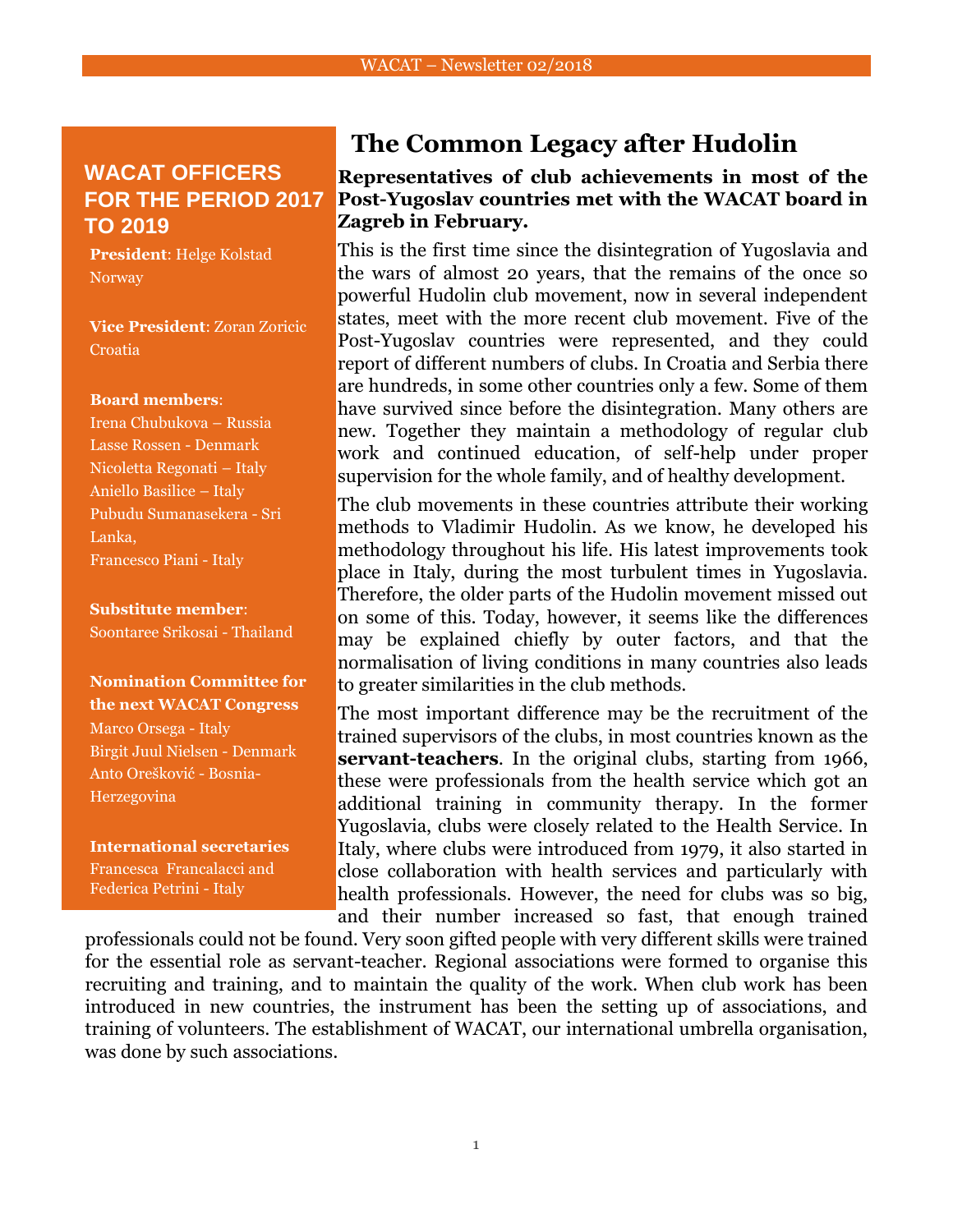A main policy of WACAT is to unite all the club movements which work according to the Hudolin methodology. Contacts to Croatia have been maintained throughout, and the club activists there have kept contacts to the other Post-Yugoslav countries. They have even organised seminars and summer schools with participants from several countries. These people were the core of the delegations which met with WACAT in February. Reports showed optimism about a possible growth of the activity. They now face the same challenge as we saw in Italy in the beginning: to find enough volunteers with appropriate professional training. So, development of training programmes for voluntary servant-teachers seems to be a big issue everywhere. That is exactly what WACAT is about. By pursuing this task, we believe that past differences in the relations to professional services, may soon be replaced by a common strive towards finding the right people to do the important work.



The WACAT Board and representatives of club movements in Post-Yugoslav countries.

### **WACAT Board Meeting 23rd to 25th February 2018**

The newly elected WACAT Board had its second meeting during these days. The meeting with club representatives from former Post-Yugoslav countries were the main focus. We had interesting reports from many other countries. The board worked through the entire Plan of Action for the current period. It was decided to have the next congress session in Slovenia in the fall of 2019, and we made several decisions on travels, seminars and other trainings.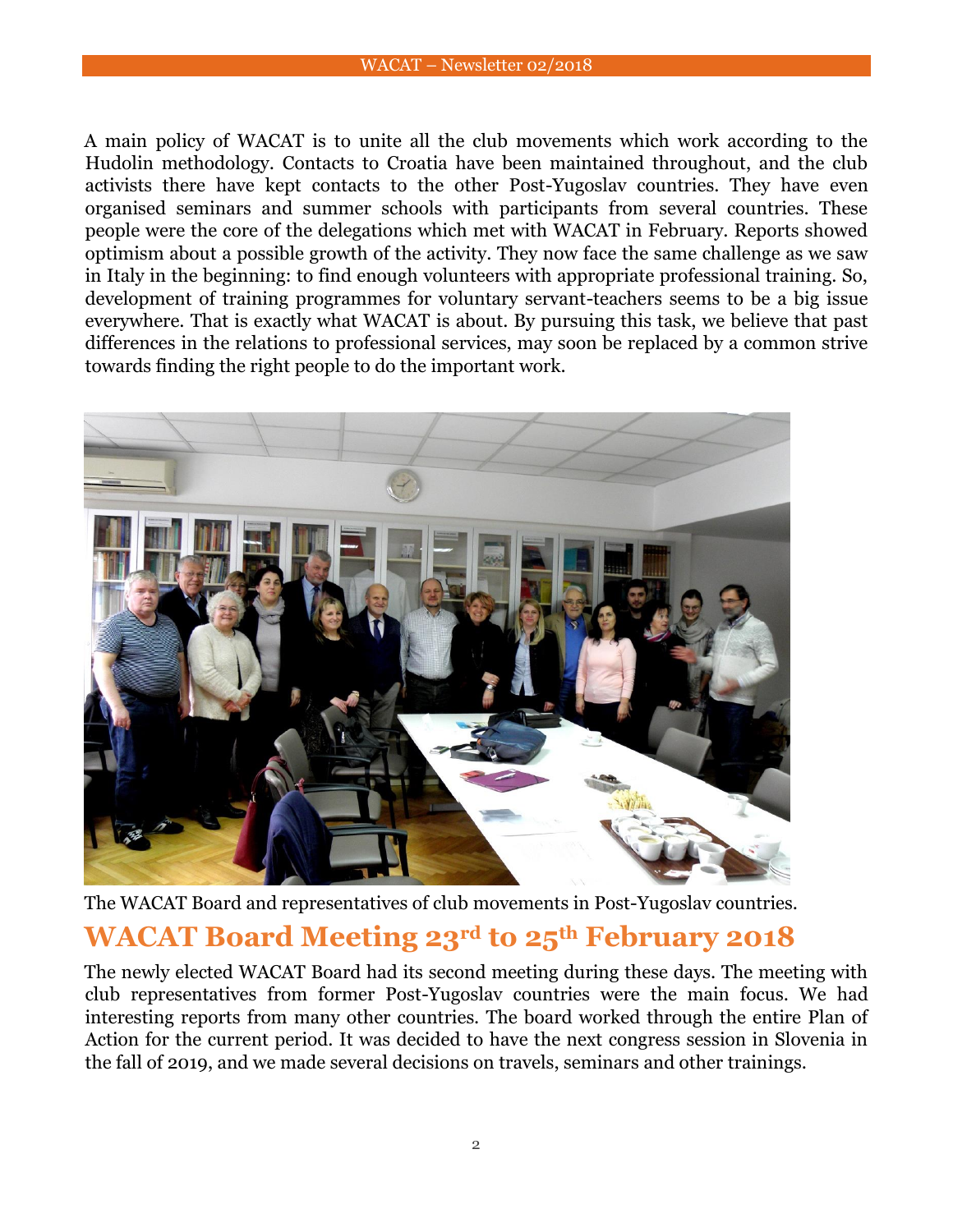## **Slovenia – the melting pot for a unified Hudolin club movement.**

Two club associations of Slovenia will collaborate on organising the next congress gathering of WACAT in late 2019. This will be done in connection with other conferences and training sessions. WACAT will also organise a session for experienced leaders of training in our associations. The collaboration of the two Slovenian associations is itself a remarkable development. One association is simply the continuation of the Yugoslav movement which work closely with the health service. The other is a more recent setup, inspired from Italy, and working more with volunteers. Both groups new seem to be mostly occupied with how to expand the work and help more people. They may assist each other in achieving this and may even find a common structure.



The tree Slovenian Representatives in Cordial Harmony. From left Iris Ohojak and Miro Lapanya, representing the newer club association, and Dr Natasha Sorko, representing the more traditional clubs. Here with Dr Francesco Piani from neighbouring Udine in Italy.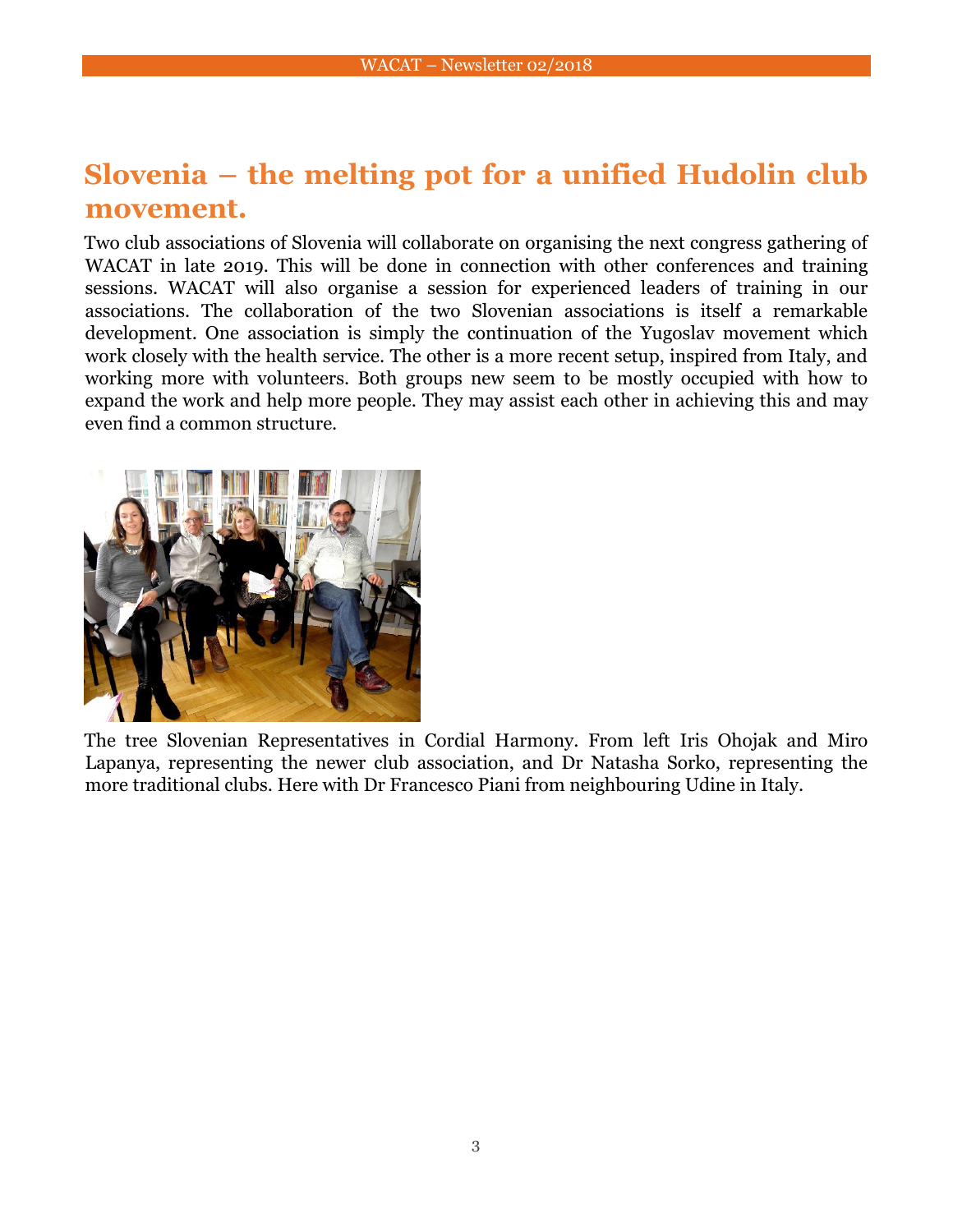#### **Promising development in Macedonia**



Remains of the older clubs are also alive in the former Yugoslav republic of Macedonia, here represented by health workers Djejlan Ajdar and Seyime Sallahi Pasholli



The main architect of the relations between WACAT and club movements in former Yugoslav countries: Professor Zoran Zoricic, acting president of the Croatian Club Association and Vice President of WACAT.



Professor Petar Nastasic of Belgrade, chairman of the Serbian Club Association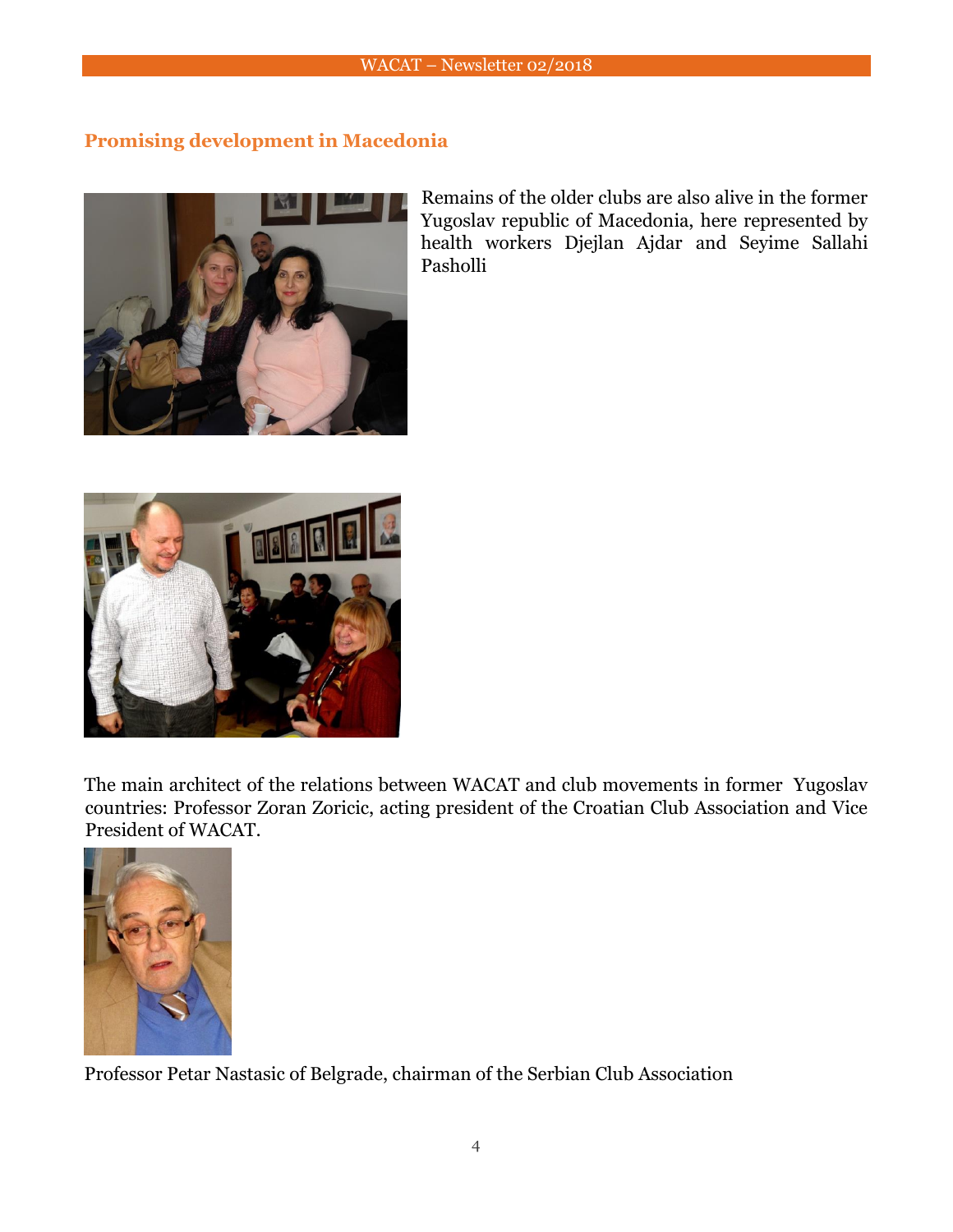

Dr Dragan Cabarkapa is director of a large hospital in Montenegro, and determined in starting club work over again in his country.



Acting Secretary Francesca Francalacci and WACAT President Helge Kolstad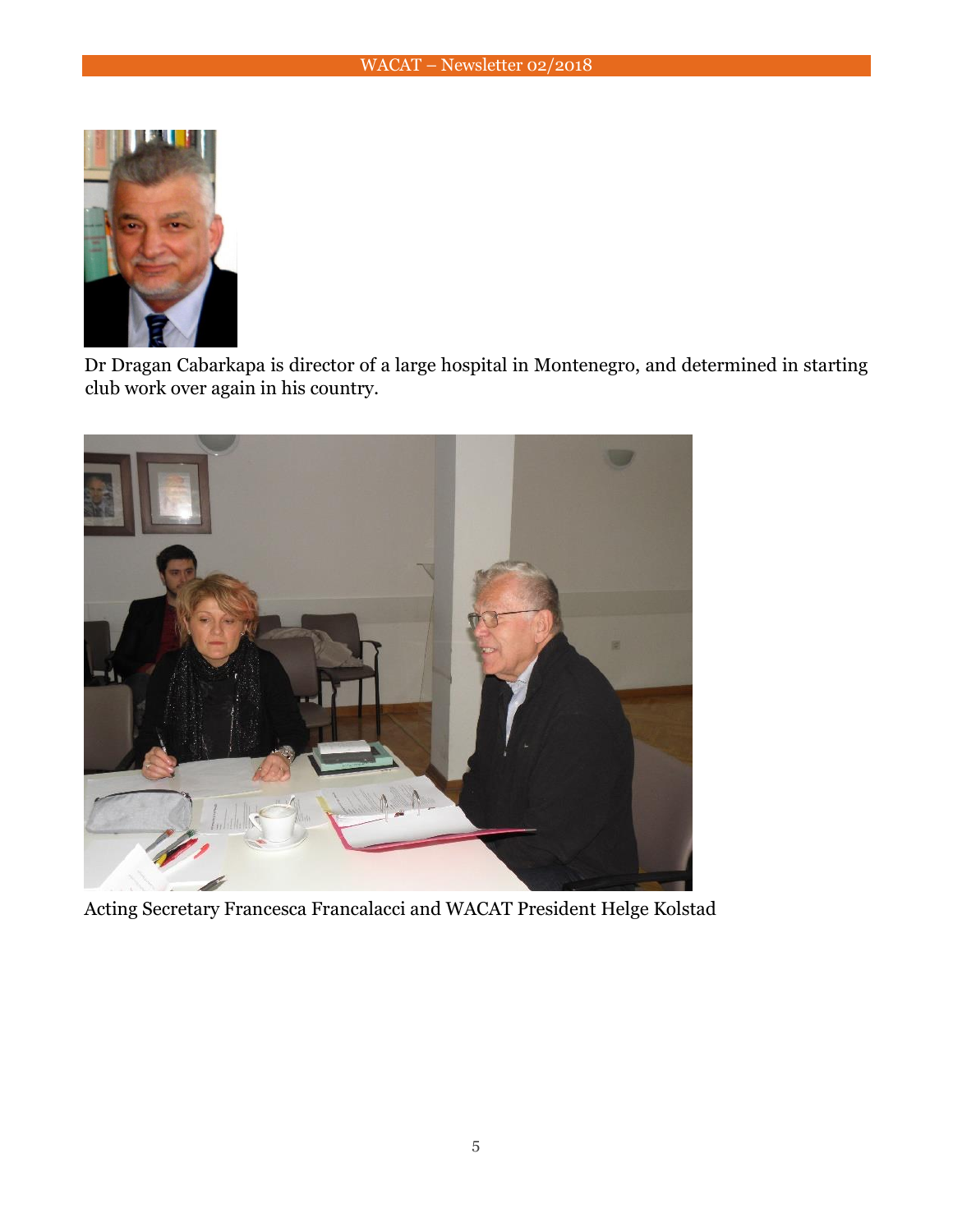

Dr Irena Chubukova, representing the Russian Clubs in the WACAT Board

#### **Russian clubs are spreading beyond Moscow**

There are now established clubs well beyond Moscow. During 2017 six new clubs were established. Beyond Moscow and the Moscow region there are small clusters of clubs in Bashikiria, Nizny Novgorod and Vladimir. Keen interest from many other places will be met by an offer of distance education for new servant teachers. A programme for this is being developed.

The Russian clubs have a comprehensive programme, with the following highlights:

- Leisure time activities, aimed for the whole family, and integration in larger society, a.o.
	- o Active participation in the Russian Orthodox Church
	- o Tours and pilgrimage with strong emphasis on socialization.
	- o Regular sport and cultural events
	- o A choreographic studio
	- o A chorus studio
	- o Cycle Club
- Regular courses for servant-teachers and members in a school centre in Moscow
- Scientific Conferences, sometimes as chief organiser, and sometimes as co-organiser with others, most significant: the conference on the jubilee celebration of the Russian Club movement, with broad participation nationally and internationally.
- Publishing of scientific and popular papers on alcohol and drugs, as well as photo and video products. Close collaboration with existing papers and other media. Over 50 articles. Club members have appeared in numerous TV and radio programmes.
- Social media: five websites established and maintained, daily updating of Facebook and V-kontakte among others. 150 people active in this effort
- Members are urged to participate in social and charity activities, regularly working as volunteers in church.
- Vow of sobriety. This is a Russian Tradition which is taken up again by the Club Movement.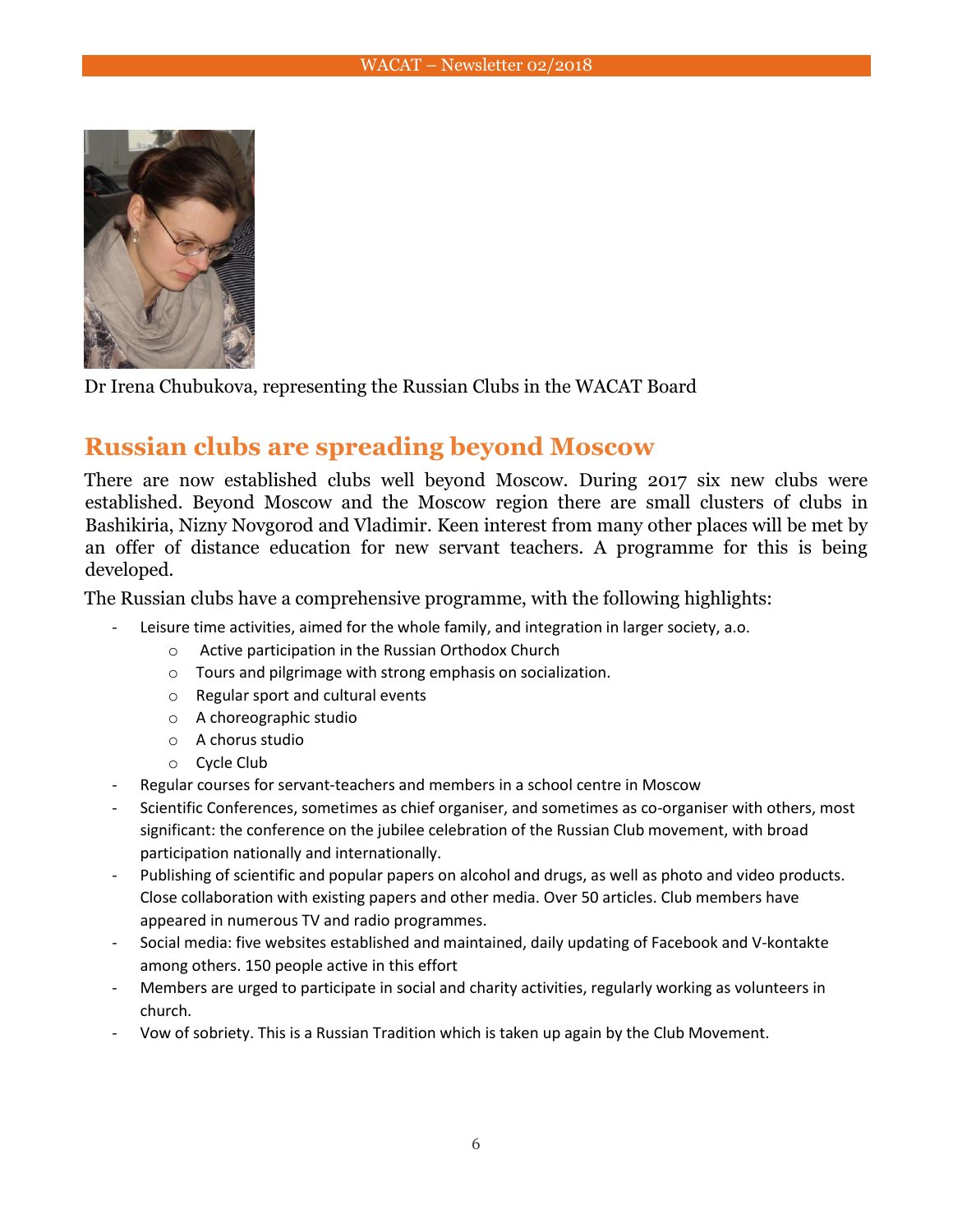A special video film was created based on the 25th anniversary of the Russian Club Movement in 2017.

## **Meetings for trainers of trainers**

**Training of club workers and overseeing of proper education of the club members are major tasks for our club associations. In practise there are some especially qualified members who are in charge of this work. WACAT has made it a priority in its work to support this training, and make sure that there is contact between the people in charge in different associations.** 

A first meeting of officers who have leading roles in the education of servant-teachers was held in Sestola during the WACAT Congress in 2017. Further meetings have been scheduled for the Italian Congress in October 2018, and the next WACAT Congress gathering in Slovenia in 2019. The inquiry on the recruitment and training practices of the WACAT Member Associations will provide material for these meetings. We believe that regular contacts between and continuous education of trainers of trainers will gradually lead to a common understanding of the needs required, and improvement of quantity and quality.

## **Inquiry about qualification of servant/teachers**

WACAT member associations have several ways of recruiting and training the club workers. Therefore, WACAT now asks our members to give some details about how they recruit and train these key persons, and help establishing a more complete picture of the recruiting and qualification issues.

The Hudolin methodology requires that there is a competent assistant in every club. The latest explanation from Vladimir Hudolin himself was that this should be a person with abilities to guide the club, so that its therapeutic potential could be achieved, and to teach about some of the basics of the social-ecological approach to alcohol and other dependence problems. He underlined that this person should be considered a **servant** to the club, but also be prepared to play the role as **teacher**, particularly at the educational sessions all members should be offered, but also in the current club work. Therefore, the double name *servant/teacher* has been used for this officer of every club. In earlier version of the methodology this officer may be called **operator**, or even **club assistant**.

Our international umbrella organisation, WACAT, has made it a central policy to recruit more servant/teachers, and see to it that they have sufficient qualification to play the role well. This is a matter of basic education, followed up by continuous supervision as long as she or he serves in this role.

A survey form is about being sent out to WACAT members. The answers may help setting up a more complete description of the practises. This will further be followed up in the regular meetings of those who are in charge of the training, which will be set up at all major WACAT gatherings.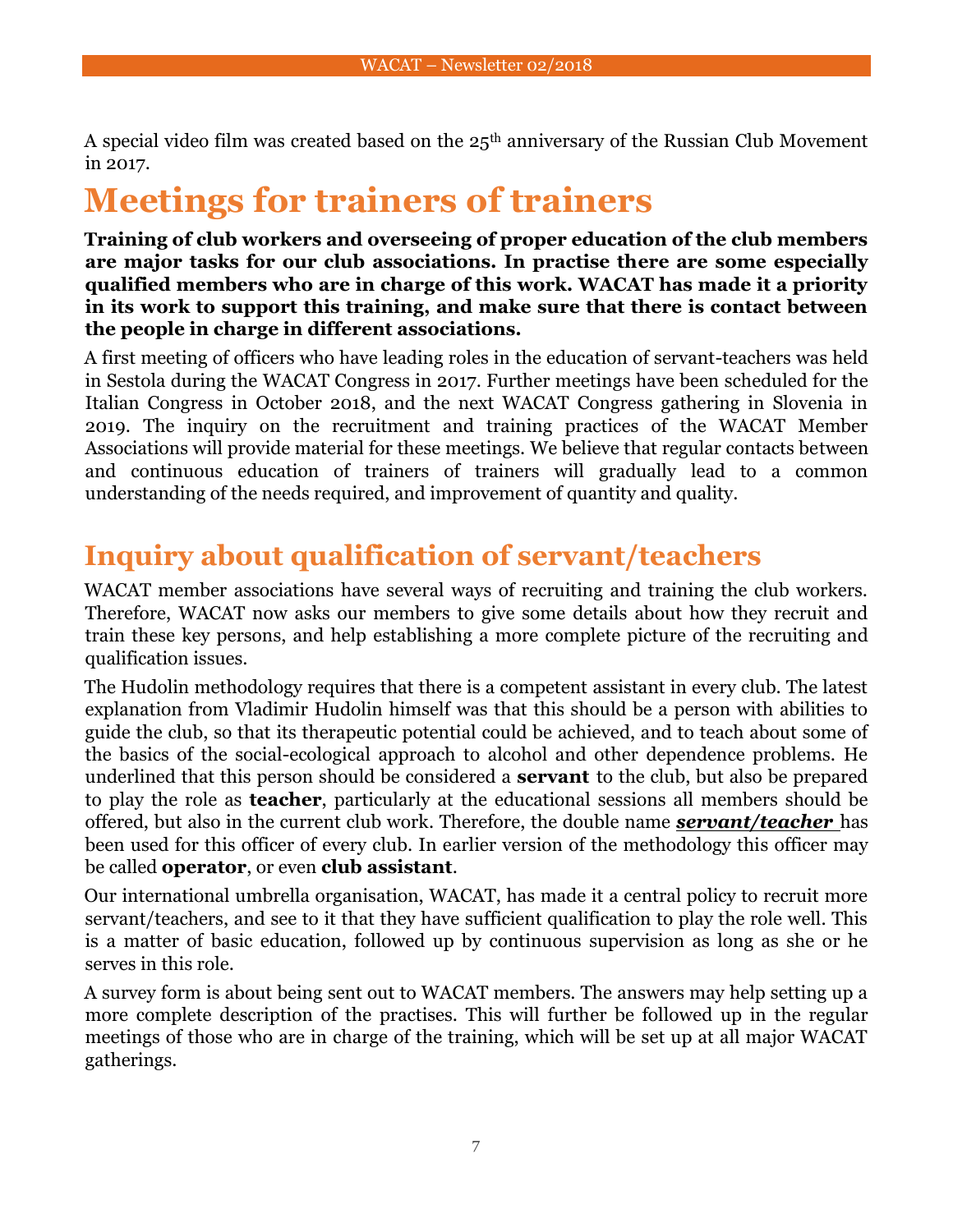WACAT – Newsletter 02/2018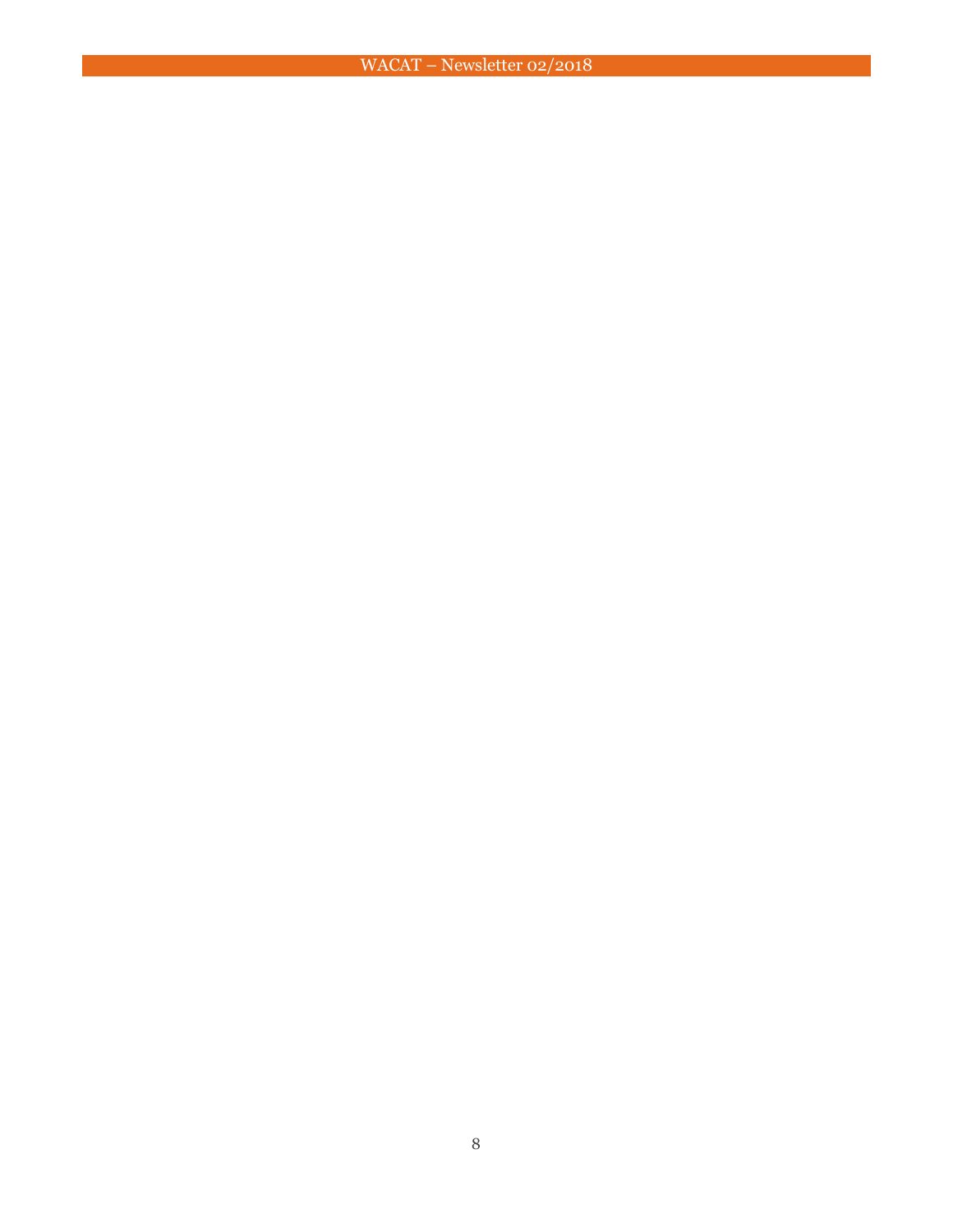## **Communication in the Club Movement**

Communication between members, clubs, associations and the public is a fundamental issue in our movement. We have little money. and are mostly dependent on electronic messages. Language differences and poor address maintenance are major difficulties for this. An improvement of our communication and information abilities, therefore, was a major issue at the recent WACAT Board Meeting. Based on a PM from our secretary Dr Federica Petrini, a number of recommendations were made.

- The newsletter shall be improved and issued regularly and sent to all contacts.
- A registry of official addresses of associations and collaborators, as well as interested members shall be established and maintained regularly.
- An official WACAT webpage shall be established. This should contain current news, as well as important documents and archive. This should also be the address from which other WACAT material is sent out.
- A internal channel for communications within the board and other designated officers may be added to this.
- A mailing list of servant teachers will be created and be used to send news about training opportunities.
- A Facebook page for WACAT is to be established. The ambition is to publish at least 2 contents a day (such as photos, videos, articles, parts of the newsletter, etc.) so as to make it sufficiently active.

It was decided to hold a meeting between the President and the secretariat with Federica Petrini and Francesca Francalacci in Norway in the middle of June.

## **Romanian Clubs Met with Professionals**

The Romanian club movement were important co-organisers of a national conference on substance abuse prevention which took part in Iasi 19th to 22nd April. The conference attracted almost 200 psychiatrists and other health and social professionals dealing with alcohol and drug problems from all over the country. Club workers and club members were doing most of the servicing and hosting of the programme, and they also had important entries in the programme.

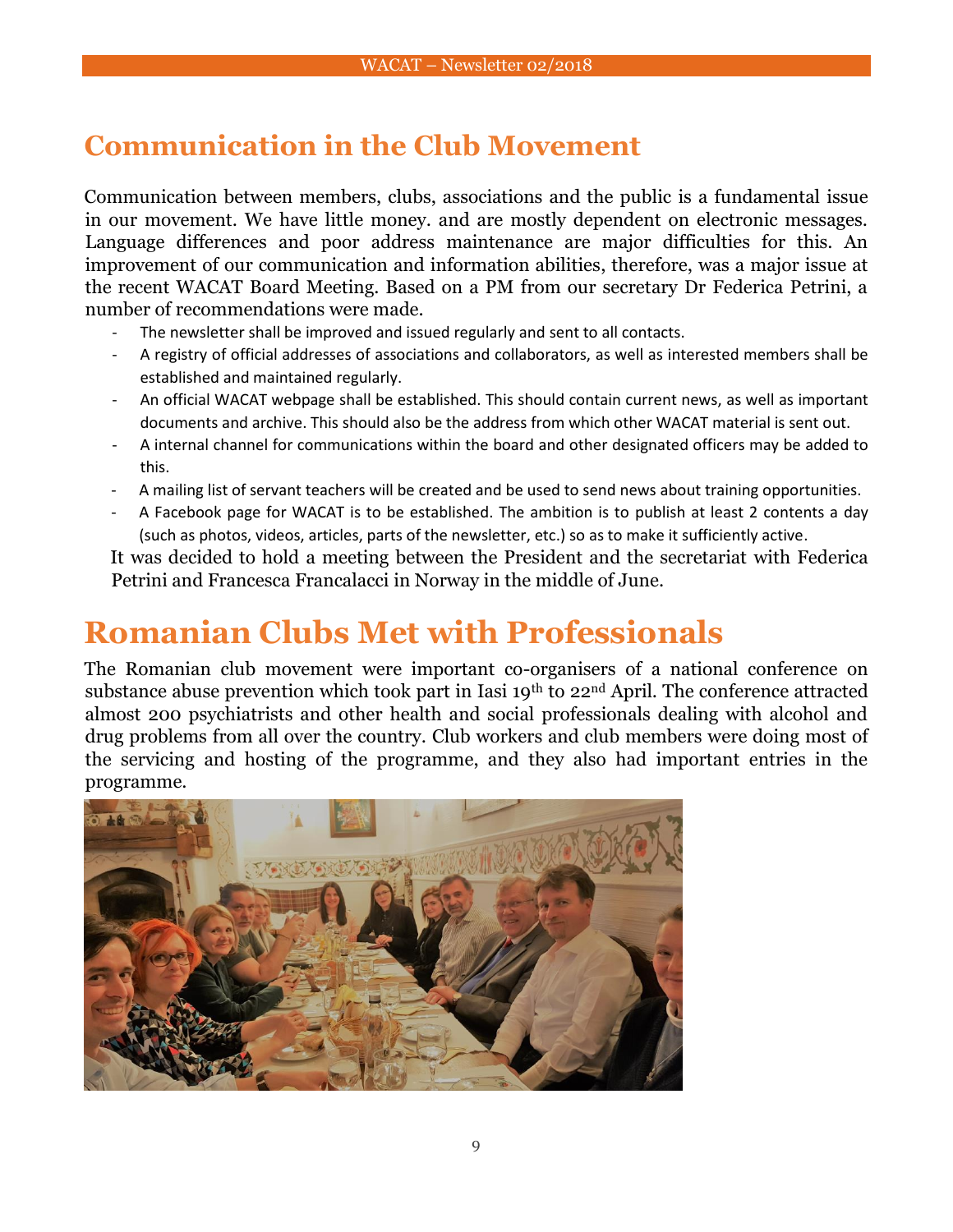Organisers, lecturers and club activists having a nice meal after the programme.

## *Hudolin concept*

A main topic of the conference was how to bridge the gap between eastern and western psychiatry. It was explained that Hudolin had lived in the middle of this. His concepts seemed relevant in both worlds. The need for greater understading of the social determinants of alcohol and durg-related problems was underlined, together with the many findings of individual and biological causes. The Hudolin concept was broadly presented by the host of the conference, Prof Ovidiu Alexinschi, who is the scientific advisor to the Romanian clubs, as well as by dr. Francesco Piani, the director of the European School for Alcoholofy and Ecological Psychuatry, and Helge Kolstad, President of WACAT.

## *The Human Library*

Stories about the life of alcohol-affected families, of coping strategies and club work were told in several versions, all of them called "The Human Library", where emotions, relationships, victories and ailiures were acted and told. The strength of the therapeutic community among clubs and club members were demonstrated.



The Human Library – Club members demonstrating a club gathering

#### **Important Club events in 2018**

*Scandinavia:* Summer School in Denmark, Southern Jutland 15th to 21st July *Italy:* 26th National Congress on Anthropological Spiritualy, Assissi 11th to 13th May 2018

AICAT National Congress, Matera  $5<sup>th</sup>$  to  $7<sup>th</sup>$  October 2018